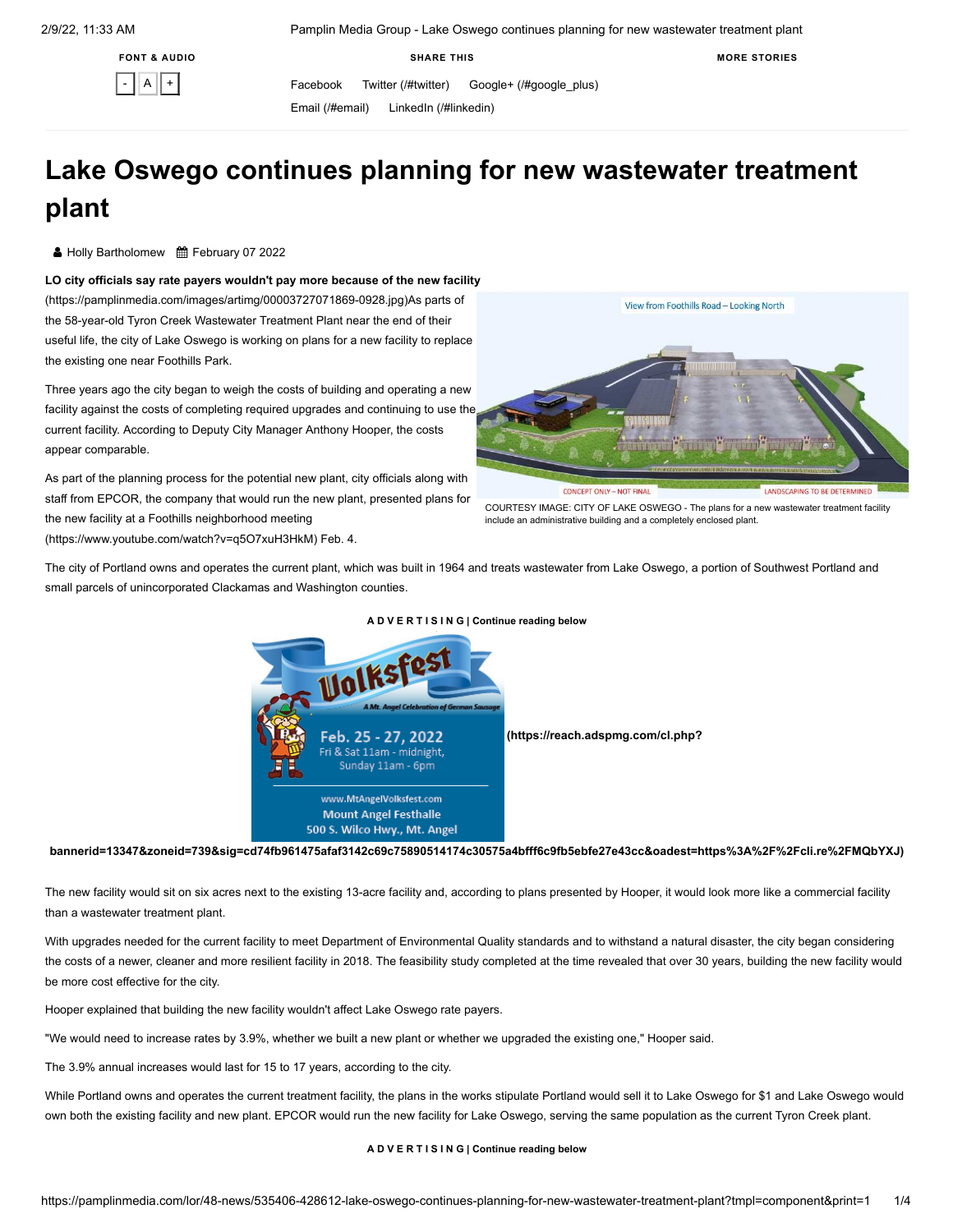

## **[bannerid=13350&zoneid=739&sig=5c53682ff6fd455eb5b8438c730f4a06cf5f74135b4b73311cc2ebc1b476b64e&oadest=https%3A%2F%2Fcli.re%2FXnnWW8\)](https://reach.adspmg.com/cl.php?bannerid=13350&zoneid=739&sig=5c53682ff6fd455eb5b8438c730f4a06cf5f74135b4b73311cc2ebc1b476b64e&oadest=https%3A%2F%2Fcli.re%2FXnnWW8)**

<span id="page-1-0"></span>After Lake Oswego purchases the existing plant from Portland, it would be responsible for its demolition and remediation.

Right now, plans for the new facility are about 30% complete, according to Hooper, but the city plans to submit its completed development application for the plant in the next two months.

According to Lee Ward, an EPCOR project engineer, the new facility would be able to treat just as much waste as the current facility at only half the size because of a technology called AquaNereda. While the current Tyron Creek plant treats about 7 million gallons of wastewater per day, the new facility would have the capacity to treat 53 million gallons daily.

AquaNereda uses advanced biological treatment and aerobic granular biomass to efficiently handle sewage, Ward said.

Though the technology is about 30 years old, Ward said it's not widely used in the United States. It is much more popular in Europe, he said, though new facilities using AquaNereda are currently in the works in Montana and Idaho.

According to Hooper, the new facility would include an administrative building built to match the neighborhood and a parking lot with 22 parking spaces. The treatment facility would be completely enclosed, he added.



#### **[A D V E R T I S I N G | Continue reading below](#page-1-1)**

 **(https://reach.adspmg.com/cl.php?**

**[bannerid=13186&zoneid=739&sig=5b9ba1504b608a803d33ba086820cd158ec2b628863a0982f0fd94b2c7d6fc73&oadest=https%3A%2F%2Fcli.re%2FZ44X9v\)](https://reach.adspmg.com/cl.php?bannerid=13186&zoneid=739&sig=5b9ba1504b608a803d33ba086820cd158ec2b628863a0982f0fd94b2c7d6fc73&oadest=https%3A%2F%2Fcli.re%2FZ44X9v)**

<span id="page-1-1"></span>The new facility would also be designed to continue working despite a once-in-100-years flood or a major earthquake.

According to Ward, the new plant would be expected to last at least until 2055.

"At the end of 30 years, we expect it will have a lot of life left," Ward added.

"That's very unique (for a wastewater treatment plant)," Hooper said. "But we're able to do that because of how compact the technology is."

The Lake Oswego City Council will officially decide whether to move forward with the project over the summer and preliminary construction could begin early next year.



 [\(http://SavingLocalNews.com\)](http://savinglocalnews.com/)

You count on us to stay informed and we depend on you to fund our efforts. Quality local journalism takes time and money. Please support us to protect the future of community journalism.

https://pamplinmedia.com/lor/48-news/535406-428612-lake-oswego-continues-planning-for-new-wastewater-treatment-plant?tmpl=component&print=1 2/4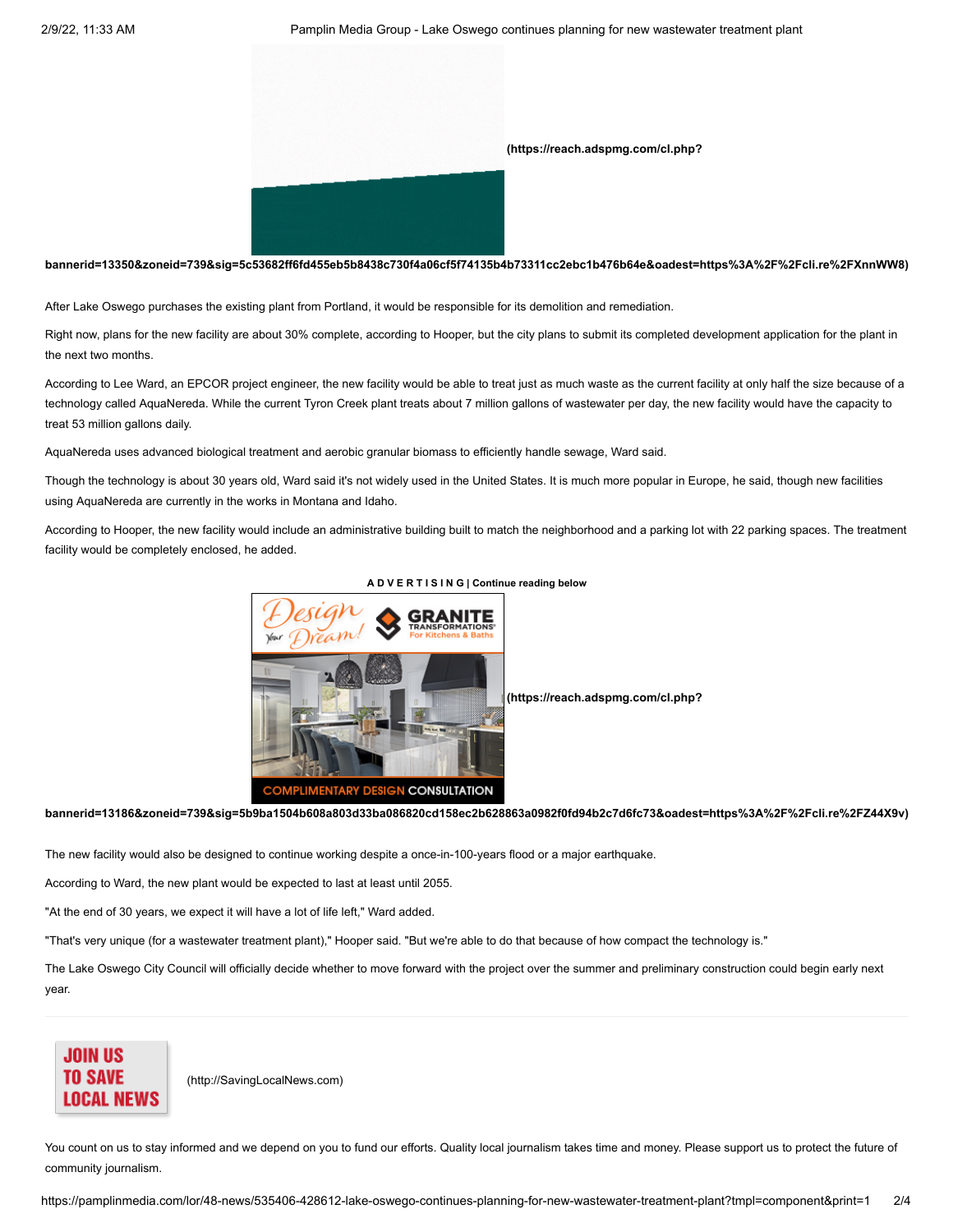**Sponsored**



| Sponsored                                                                                                                                      |       |      |           |       |                                                                                                                   |
|------------------------------------------------------------------------------------------------------------------------------------------------|-------|------|-----------|-------|-------------------------------------------------------------------------------------------------------------------|
|                                                                                                                                                |       |      |           |       | $\triangleright$ X                                                                                                |
|                                                                                                                                                |       |      |           |       | <b>COUNT ON US FOR</b><br>$\circ$<br><b>AWARD-WINNING SERVICE</b><br>$\circ$<br><b>AND GREAT FARES</b><br>$\circ$ |
|                                                                                                                                                |       | 906  |           |       | $\small\smile$                                                                                                    |
| What do you think?<br>0 Responses                                                                                                              |       |      |           |       |                                                                                                                   |
|                                                                                                                                                |       |      | $\bullet$ |       |                                                                                                                   |
| Upvote                                                                                                                                         | Funny | Love | Surprised | Angry | Sad                                                                                                               |
| <b>Pamplin Media Comment Policy</b><br>Comments are welcomed and encouraged on this site.<br>Please read our Comment Policy before commenting. |       |      |           |       |                                                                                                                   |
| <b>B</b> Disqus' Privacy Policy<br><b>Pamplin Media</b><br>0 Comments                                                                          |       |      |           |       | Oswego Comms v                                                                                                    |
| f Share<br>$\heartsuit$ Favorite<br>$\blacktriangleright$ Tweet                                                                                |       |      |           |       | Sort by Best -                                                                                                    |
| $\times$<br>A Pamplin Media requires you to verify your email address before posting. Send verification email to<br>kfulton@ci.oswego.or.us    |       |      |           |       |                                                                                                                   |
| Start the discussion                                                                                                                           |       |      |           |       |                                                                                                                   |
|                                                                                                                                                |       |      |           |       |                                                                                                                   |
|                                                                                                                                                |       |      |           |       |                                                                                                                   |
|                                                                                                                                                |       |      |           |       |                                                                                                                   |
|                                                                                                                                                |       |      |           |       |                                                                                                                   |
|                                                                                                                                                |       |      |           |       |                                                                                                                   |